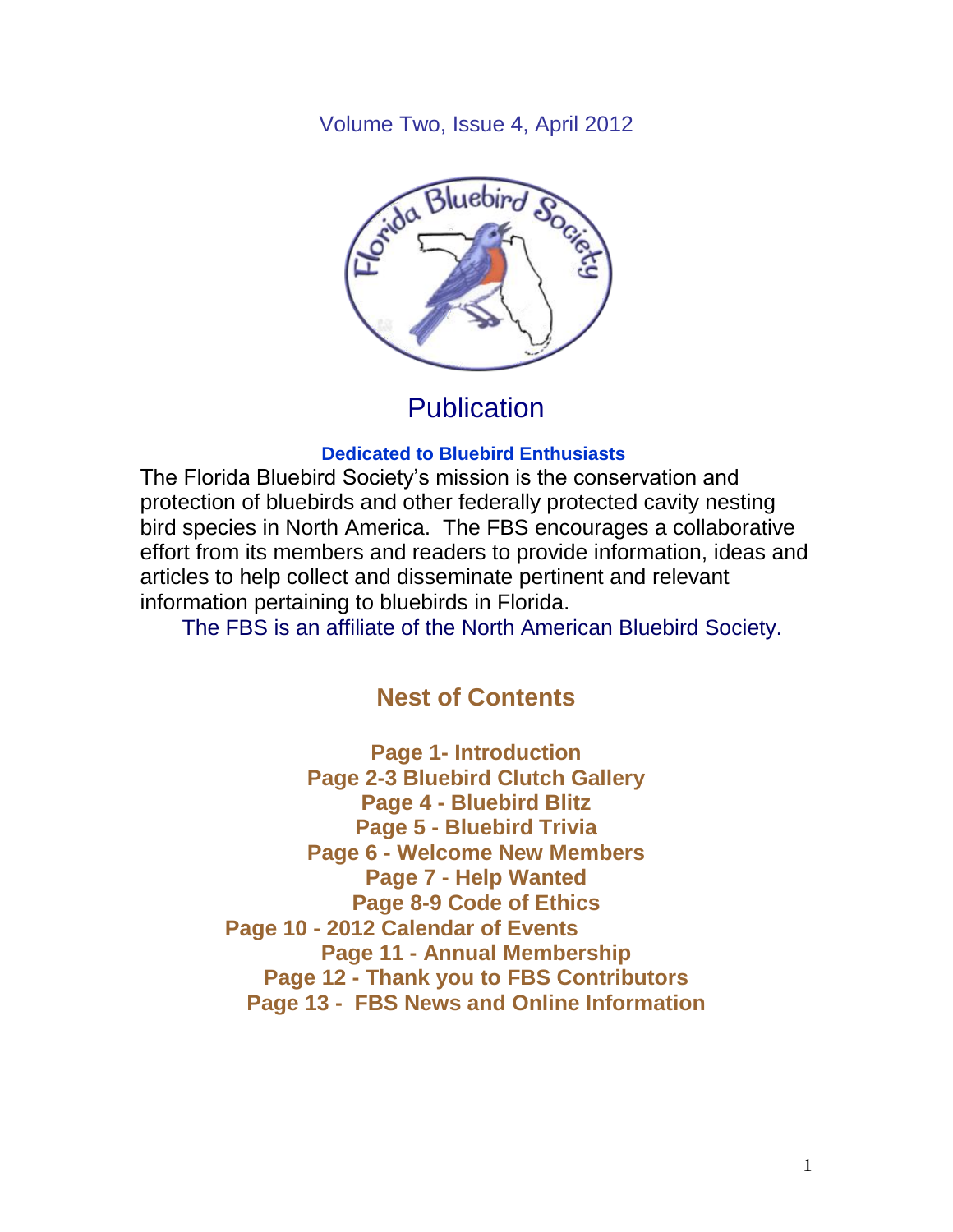

Photo Courtesy of Daryl and Berry Kuehnast

## The Bluebird Clutch Gallery



**We would love to fly into your backyard and see pictures of your bluebirds or nesting cavity birds with informative and interesting stories you may have about them.**

**Please keep pictures to a maximum of 5 for each submission and a short story if you have one. We may have to edit your submission to accommodate space or to complement other newsletter content for that issue.**

**We can use several submissions per monthly issue so we will save multiples received for future issues. Please email your nature pictures and stories to Barbie Arms, FBS Corresponding Secretary at** [floridabluebirds@aol.com](mailto:floridabluebirds@aol.com)

**Deadline for submissions for the May issue is May 12, 2012**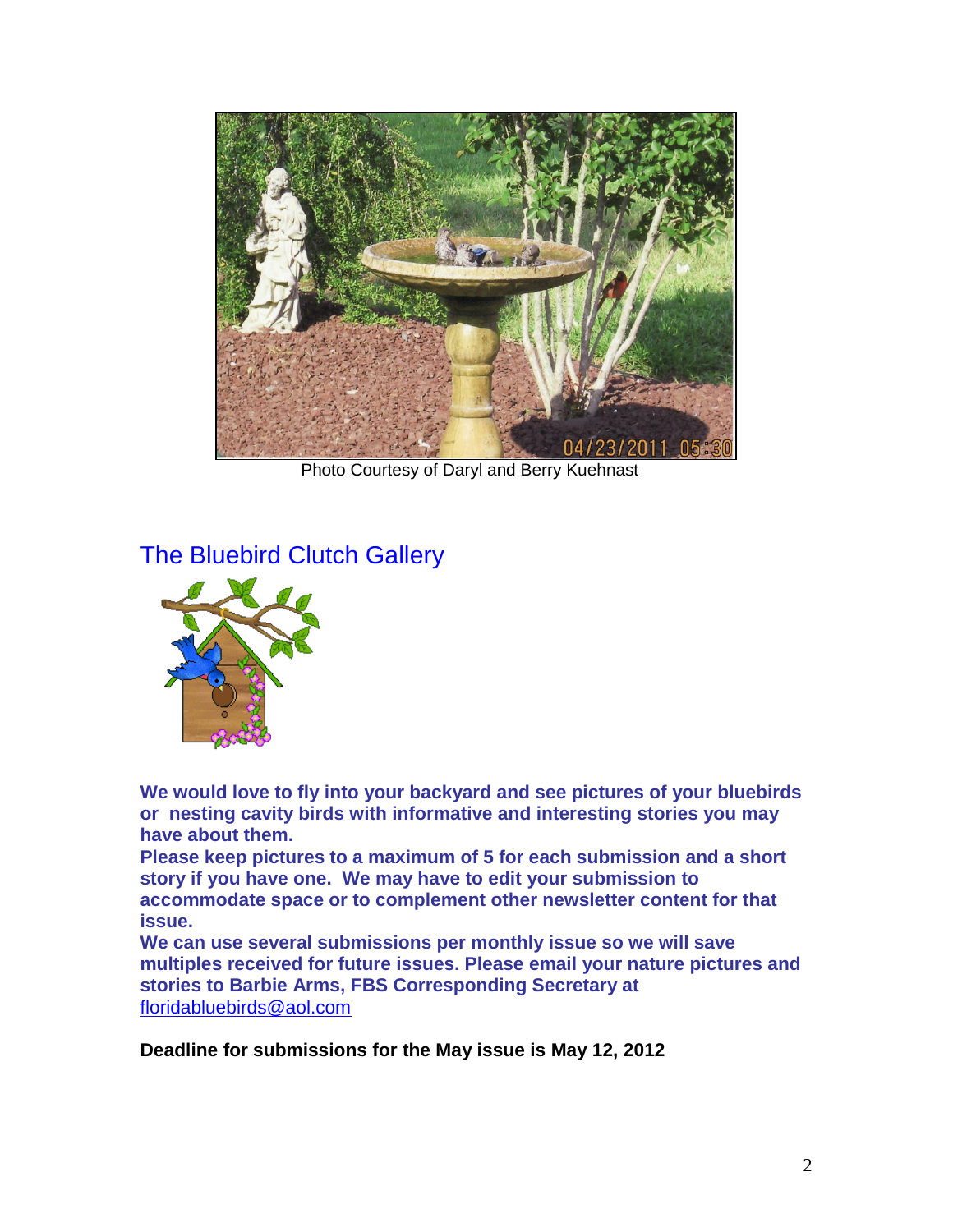

A pair of bluebirds readily accepted our new nest cam box, laying their first of five eggs on 29 Feb - incidentally, we found it both very interesting and enlightening that she laid each of the five eggs a day apart between 6:30 and 7:30 AM every day on successive days!! How's that for biological clockwork? Will be interesting to see if the hatching of the eggs is as structured.



She is sitting on the eggs nightly with her feathers fluffed and appearing to enter a torpid-like state for different periods of time, sometimes for several hours, with her head tucked down into the nest making her seem to fit into the nest like a cork - no heat will escape from that "oven"! Wow - gotta be one of Nature's finest performances!!

Looking forward to the following chapters of this showcase!

Fortunately, no evidence of predation thus far! Discovered a gray squirrel nest about 40 feet from the box, but the two adult birds continually harass it with "vicious" beak attacks and seem to be creating a neighborly response.<br>التقضيم المسلمة



FBS Member Hal Dowell

New babies!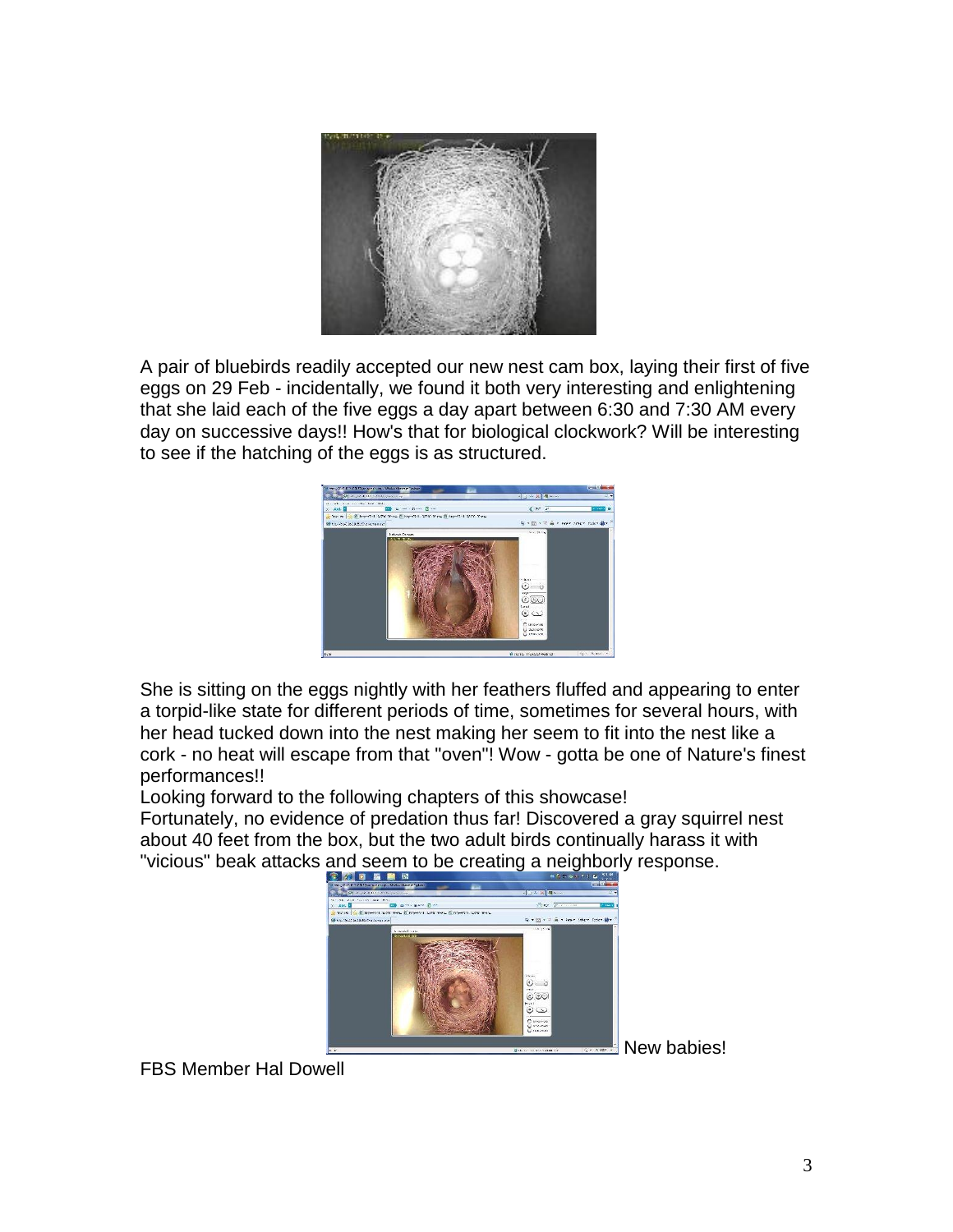

# **FLORIDA BLUEBIRD SOCIETY's** STATEWIDE

# **BLUEBIRD BLITZ**

April 13-14, 2012

**www.floridabluebirdsociety.com**

#### **What is a Bluebird Blitz?**

A Blitz is a concentrated effort on a specific target date to locate as many Eastern Bluebirds in your locale as possible.

#### **Why a Bluebird Blitz?**

The Spring Blitz, April 13-14, 2012 will help us to know where the Bluebirds find food and survival habitat during the breeding season.

#### **How do I participate?**

From the Florida Bluebird Society Website [www.floridabluebirdsociety.com](http://www.floridabluebirdsociety.com/) print out a report form for the appropriate Blitz (winter or spring), choose the area in which you will look for Eastern Bluebirds, record your results on the downloaded form, and either email your results to:

[floridabluebirdsociety@gmail.com](mailto:floridabluebirdsociety@gmail.com) or mail to: Bluebird Blitz, 763 Mallard Drive, Sanford FL 32771. Please send your results even if no bluebirds are located.

THAT'S IT! Together we can make a difference in the conservation and protection of Florida's bluebirds *Photo courtesy of photographer, Glenda Simmons.*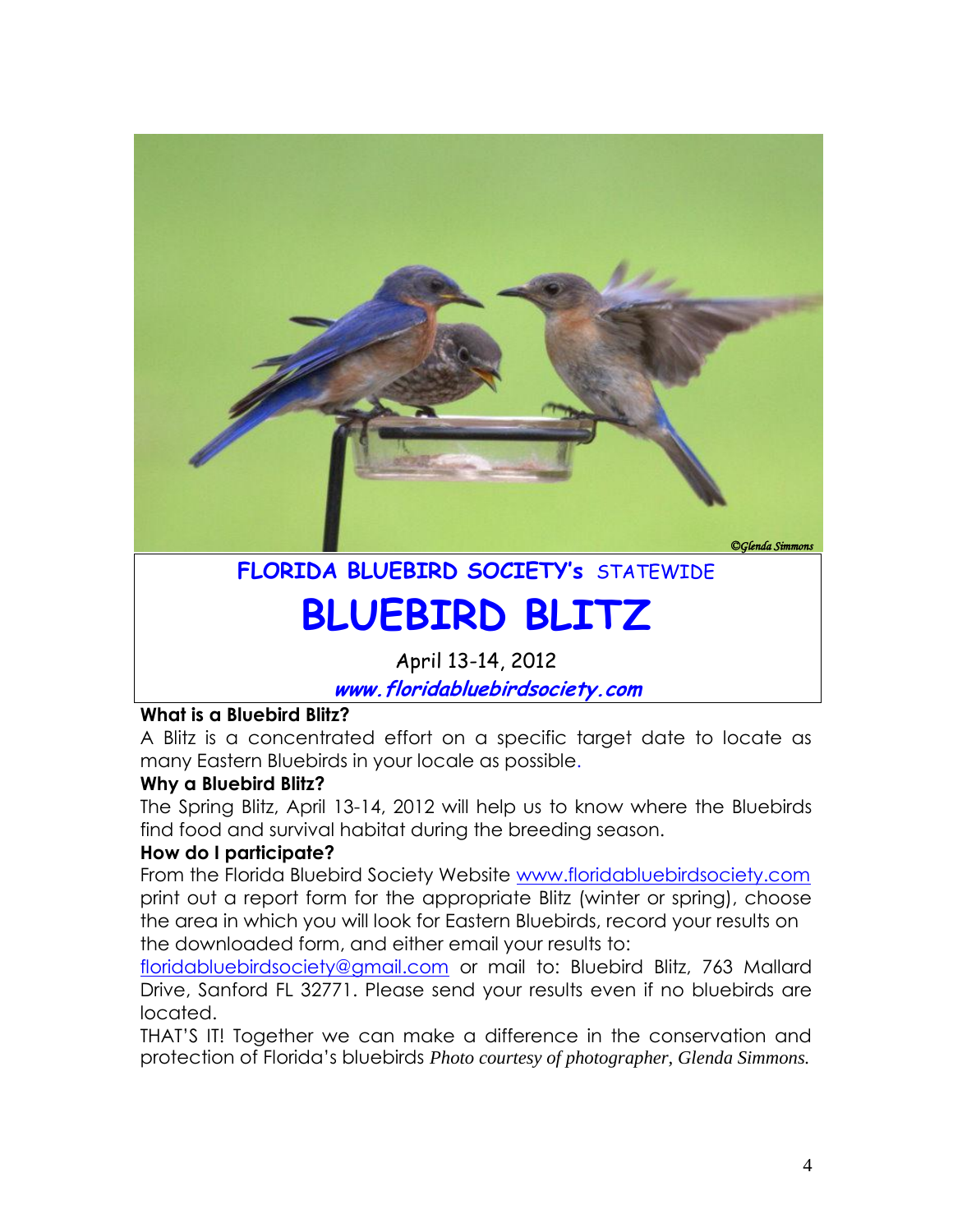

Bluebird eggs, like those of other birds that nest in dark places, never evolved protective markings as camouflage, and are clear pale blue or white.



Photo courtesy of FBS member Ce Worley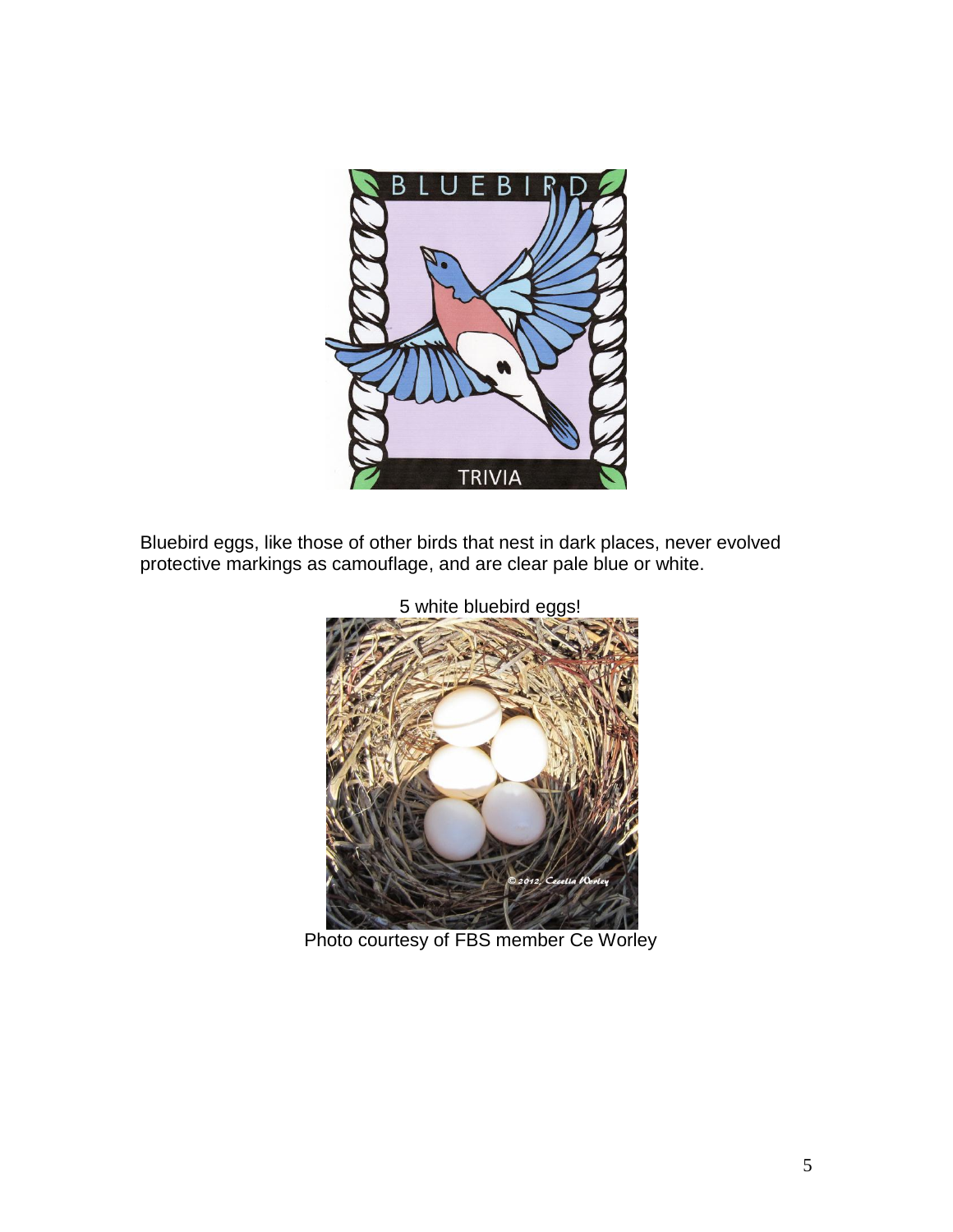## **Welcome New Members!**





 **Joyce Bryan Middleburg, FL. Clifford & Joy Elrod Fleming Island, FL. Michelle Hord Orange Park, FL. Debra Kuhnly Cormond Beach, FL.<br>Sandra Zubrowski Middleburg, FL. Sandra Zubrowski** 

## **We are glad you joined our nest!**



 **Bluebird babies 6 days old**

 **Photo courtesy of our new member Debra Kuhnly**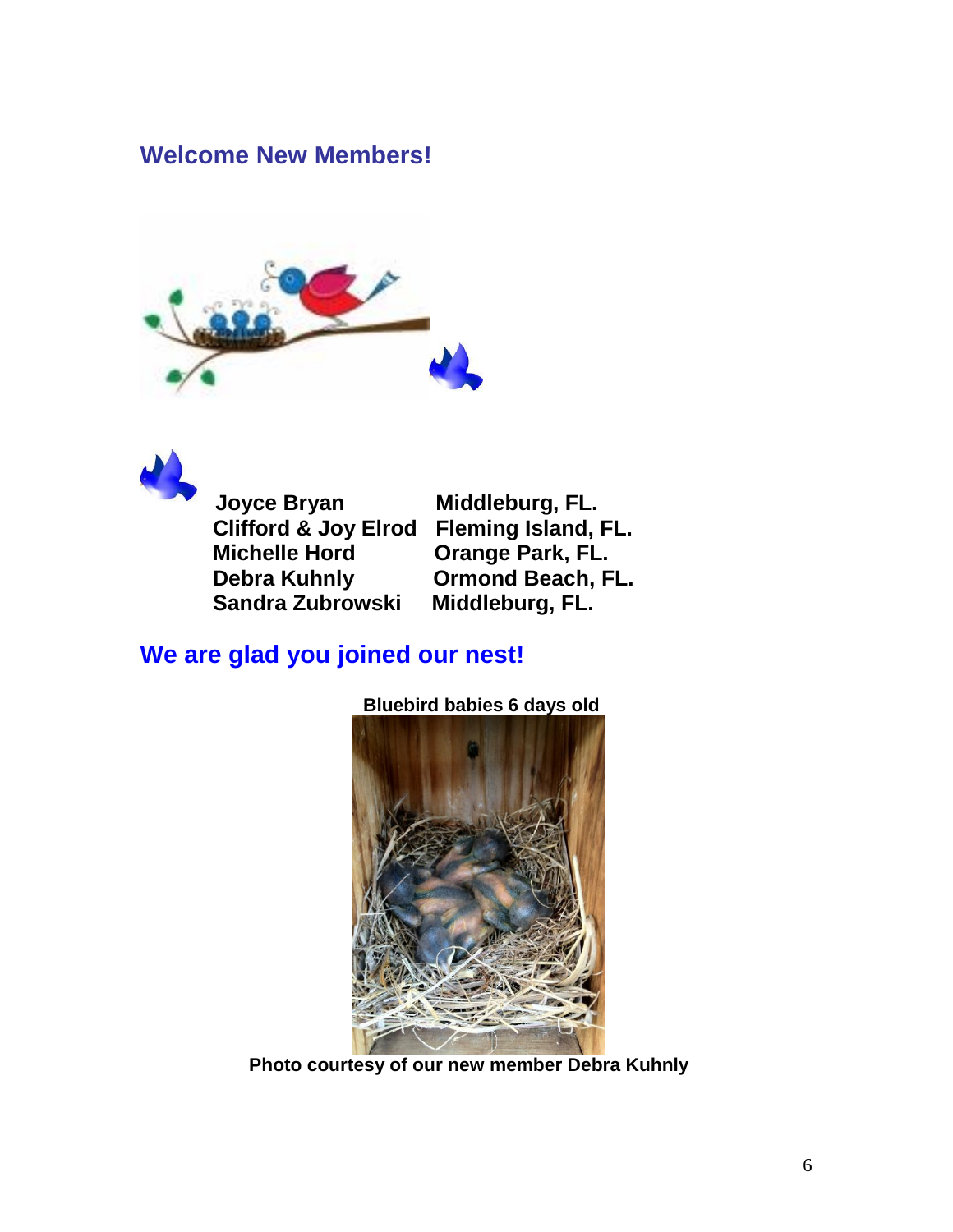#### **HELP WANTED**



The Florida Bluebird Society is looking for a few good people to help expand its efforts to conserve and protect bluebirds and other federally protected cavity nesting bird species in the Sunshine State.

Specifically, the Florida Bluebird Society is looking for a volunteer who has experience publishing a monthly newsletter. Barbie Arms, the current editor, is doing an outstanding job, but would appreciate a volunteer who would help share the monthly opportunity to publicize the activities of the Florida Bluebird Society. This would include assisting in the writing, editing and layout. Specific responsibilities would be worked out between Barbie and the individual volunteering to serve as co-editor.

The Florida Bluebird Society also is looking for avid and knowledgeable bluebird enthusiasts who would be willing to share their experiences and expertise with other interested individuals. These volunteers would have the opportunity to help provide the best available information on creating and maintaining bluebird nest boxes in Florida. Individuals serving as a regional county coordinator also would have the added opportunity of meeting other people from their area who share their interest in bluebirds.

Of course, all volunteers would be expected to comply fully with the mission and policy guidelines of the Florida Bluebird Society. Contact Barbie at email [floridabluebirds@aol.com](mailto:floridabluebirds@aol.com)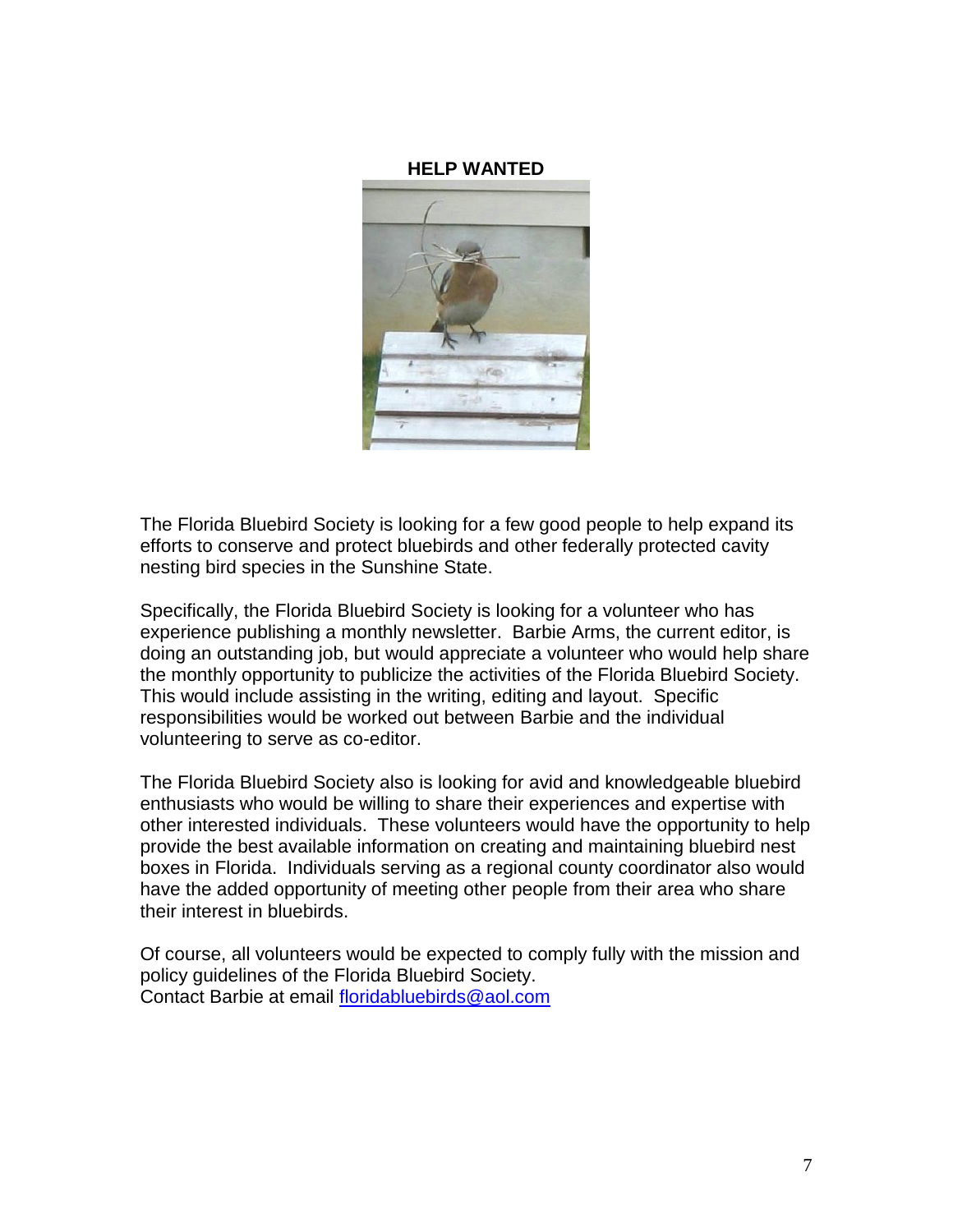## **CODE OF ETHICS**

The Florida Bluebird Society's Board of Directors is formulating a Code of Ethics for monitoring bluebird nest boxes.

This is an important endeavor and the Board is soliciting input from other members of the FBS in an effort to create a standardized procedure which is practical, legal and minimizes the impact on the adult birds, nests, eggs or nestlings.

The Code of Ethics will adhere to the Florida Bluebird Society's stated mission to further the conservation and presentation of bluebirds and other federally protected cavity nesting bird species in North America through educational program and the collection and dissemination of pertinent information

The educational aspect of the Florida Bluebird Society includes providing the best available information on creating and maintaining a bluebird trail in Florida, whether the "trail" consists of one box of many boxes. The Code of Ethics is intended to provide guidelines for the legal monitoring of bluebird nest boxes in Florida.

In drafting a Code of Ethics, the Florida Bluebird Society will review guidelines published by other like-minded organizations, including the Cornell Lab of Ornithology NestWatch Nest Monitor's Code of Conduct, the American Birding Association Principles of Birding Ethics, and numerous state bluebird organizations.

The Florida Bluebird Society has been issued Scientific Collecting Permit Number LSSC-11-00093 by the Florida Fish and Wildlife Conservation Commission.

The germane portion of the permit states that "Permittee(s) are to inspect nest boxes without disturbing (touching) nests, eggs or young during the breeding season. Permittee(s) are to clean out the nest boxes after the nest season has passed in order to allow re-nesting in subsequent years."

Criteria listed in the Florida Bluebird Society Code of Ethics will adhere to this provision in the permit issued by the Florida Fish and Wildlife Conservation Commission. The Code of Ethics also will adhere to all present interpretations of applicable rules and regulations issued by the U.S. Fish and Wildlife Service's Migratory Bird Treaty Act of 1918 and by the Florida Fish and Wildlife Conservation Commission.

In adhering to the stipulations in the state-issued Scientific Collecting Permit and to other state and federal legal guidelines, the Florida Bluebird Society Code of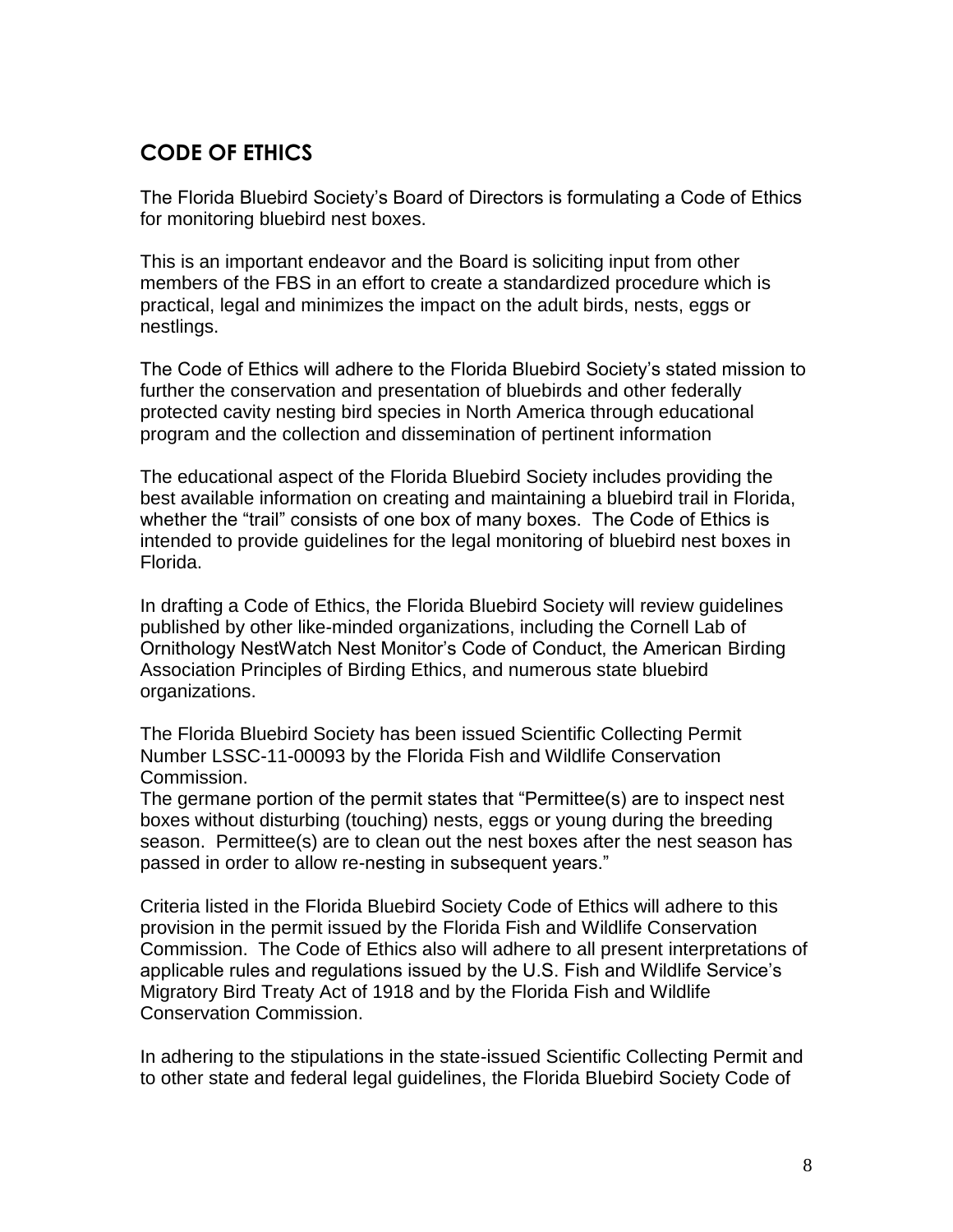Ethics may differ from illegal practices publicized or advocated by other state bluebird organizations.

With this in mind, the Code of Ethics seeks to adhere to two guiding principles:

- 1. The Florida Bluebird Society recognizes the necessity of providing artificial nest boxes to help replace the growing loss of habitat and the increasing population of feline predators if there is to be a healthy population of Eastern Bluebirds in Florida. Thus the Florida Bluebird Society will, as much as possible, confine its role to that of providing artificial nest boxes and refrain as much as possible from assuming a caretaker role.
- 2. The Florida Bluebird Society also seeks to promote the monitoring of nest boxes with the least minimum disturbance to help insure that bluebird nesting activities remain as "natural" as possible, given the provision of an artificial nesting box, and that the bluebirds retain their "wild" status.

Above all, members of the Florida Bluebird Society should serve as examples to other individuals who are interested in helping insure a brighter future for bluebirds in the Sunshine State.

The initial draft of the proposed Code of Ethics includes six major areas. They are, with a brief description:

- 1. Do no damage For both ethical and legal reason, it is essential that all activities associated with the bluebird nesting box be done as quickly as possible and with the least amount of impact upon the birds.
- 2. Plan ahead Planning is important in order to maximize monitoring efforts and minimize time at the nest box.
- 3. Caution is the key For the sake of the birds and sometimes also for the monitor – it is a good practice to announce your presence before opening the nest box
- 4. Hands off When monitoring the nest box do not handle the nest, eggs, nestlings or the parent
- 5. How often and when The frequency of monitoring nest boxes can be summed up in a single phrase: At least once a week, never more than once a day.

The above six areas will be expanded as the board reviews input from members of the Florida Bluebird Society and develops additional criteria for inclusion in the Code of Ethics.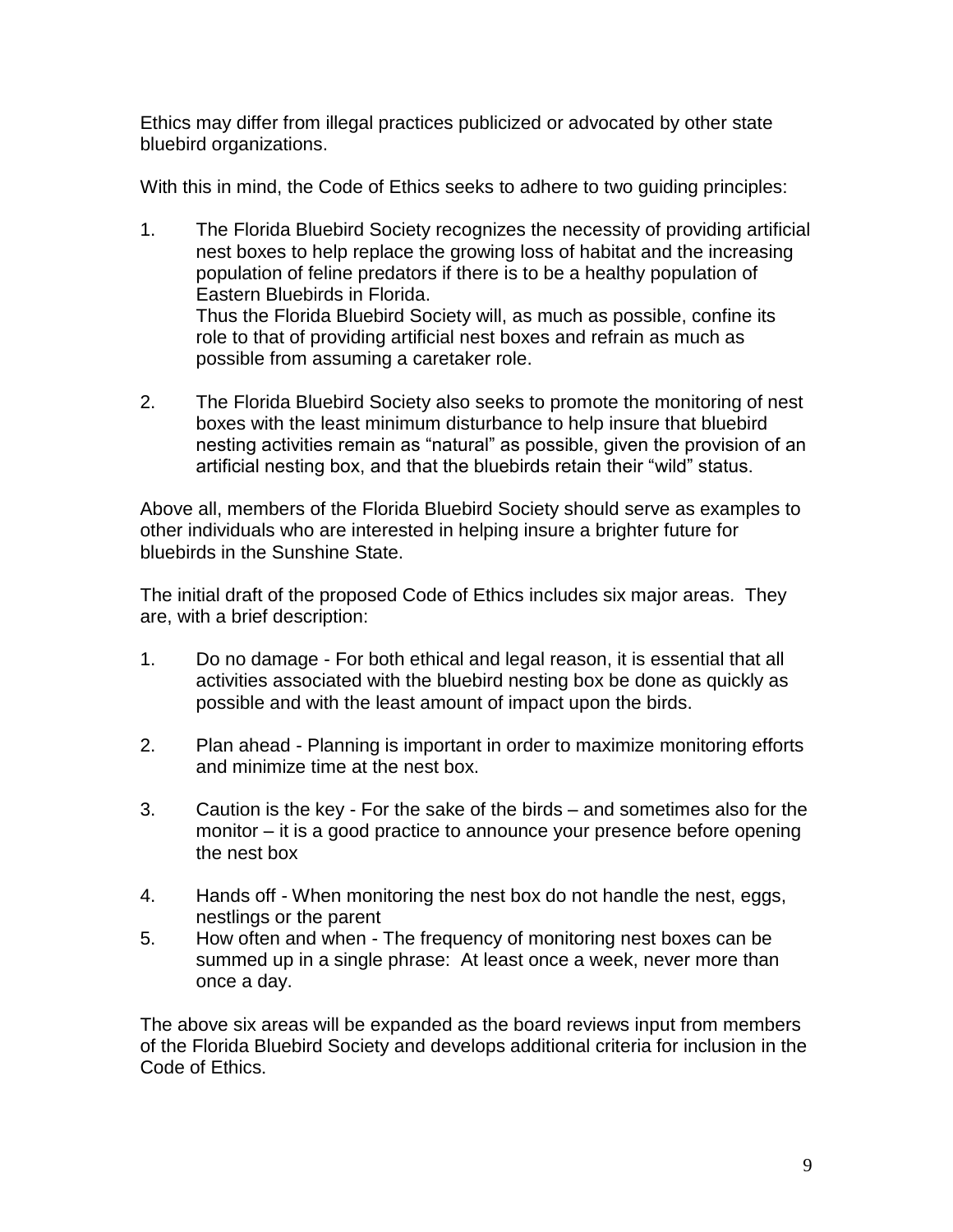

## 2012 Calendar of Events

**Monday, April 9, 10:30 a.m.,** Towhee Circle of the Orange Park, FL, Garden Club, field trip to Penney Retirement Community, Penney Farms, to view bluebird nest boxes, to be led by FBS Founding President Bill Pennewill

**Tuesday, April 10,** "May All Your Blues be Birds". FBS member Cheryl Anderson will present this program on bluebirds for the Hendry County 4-H Nature Club in LaBelle, FL. Please email Cheryl at [AZLEBIRD@aol.com](mailto:AZLEBIRD@aol.com) for times and more information on location.

**Friday, April 13, and Saturday, April 14,** Florida Bluebird Society's Statewide Spring Bluebird Blitz. A two-day concentrated effort to visibly locate any many Eastern Bluebirds as possible in Florida. Additional information and a reporting form are available on the FBS website, floridabluebirdsociety.com or by contacting Faith Jones, FBS Statewide Bluebird Blitz Chair, at [floridabluebnirdsociety@gmail.com](mailto:floridabluebnirdsociety@gmail.com) or at 763 Mallard Drive Sanford, FL 32771

**Saturday, April 28, 10:00 a.m. to 3:00 p.m.,** Florida Bluebird Society booth at Earthfest @ Arbor Day in the Great Outdoors, Tuscawilla Park, 899 NE Sanchez Ave., Ocala, FL, 34470, to be staffed by Elena Sachs, Barbie Arms, and Bill and Nell Pennewill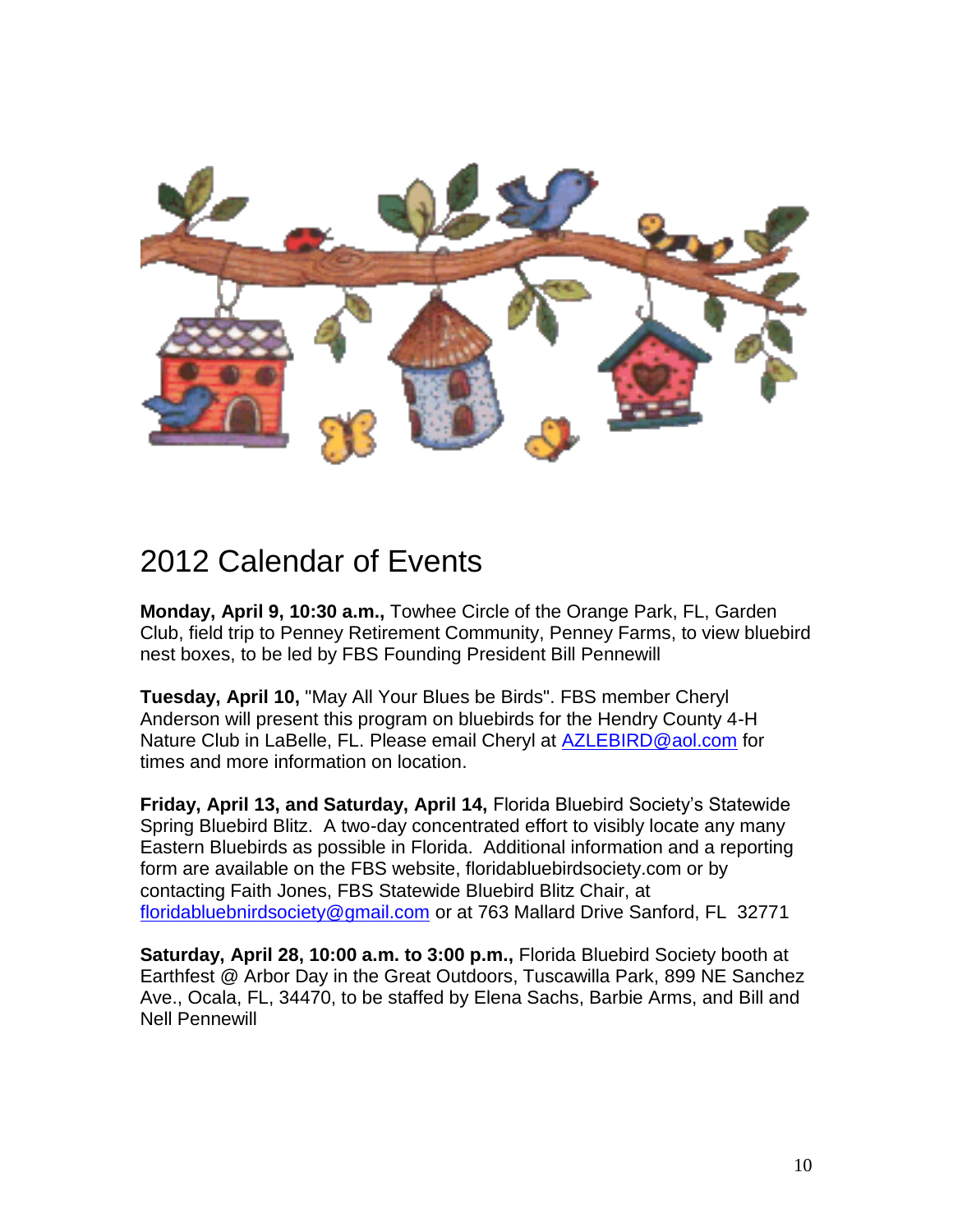

## **Annual Membership**

It is now time to renew your annual membership. All memberships expired the month of August, 2011. To streamline our procedures, August is the month for all membership renewals. We offer a number of membership categories, and trust you will find one that fits your budget.

A big THANK YOU to all of you who have already renewed your memberships. We truly appreciate your continued backing. We are especially grateful to those of you who decided to renew at an increased level of support.

If you have not already done so, we ask that you **please renew your membership today!**

| \$15.00 Single  | \$50.00 Organization | \$10.00 Student      |
|-----------------|----------------------|----------------------|
| $$25.00$ Family | \$100.00 Sponsor     | \$500.00 Life Member |
| \$50.00 Patron  | \$10.00 Senior       | Other                |

Mail your check to : Faith Jones, Treasurer Florida Bluebird Society 763 Mallard Drive Sanford FL 32771

A membership form is also available on the website **http://floridabluebirdsociety.com/** If you have any questions regarding your membership please contact Faith Jones at [puffin\\_fj@yahoo.com](mailto:puffin_fj@yahoo.com)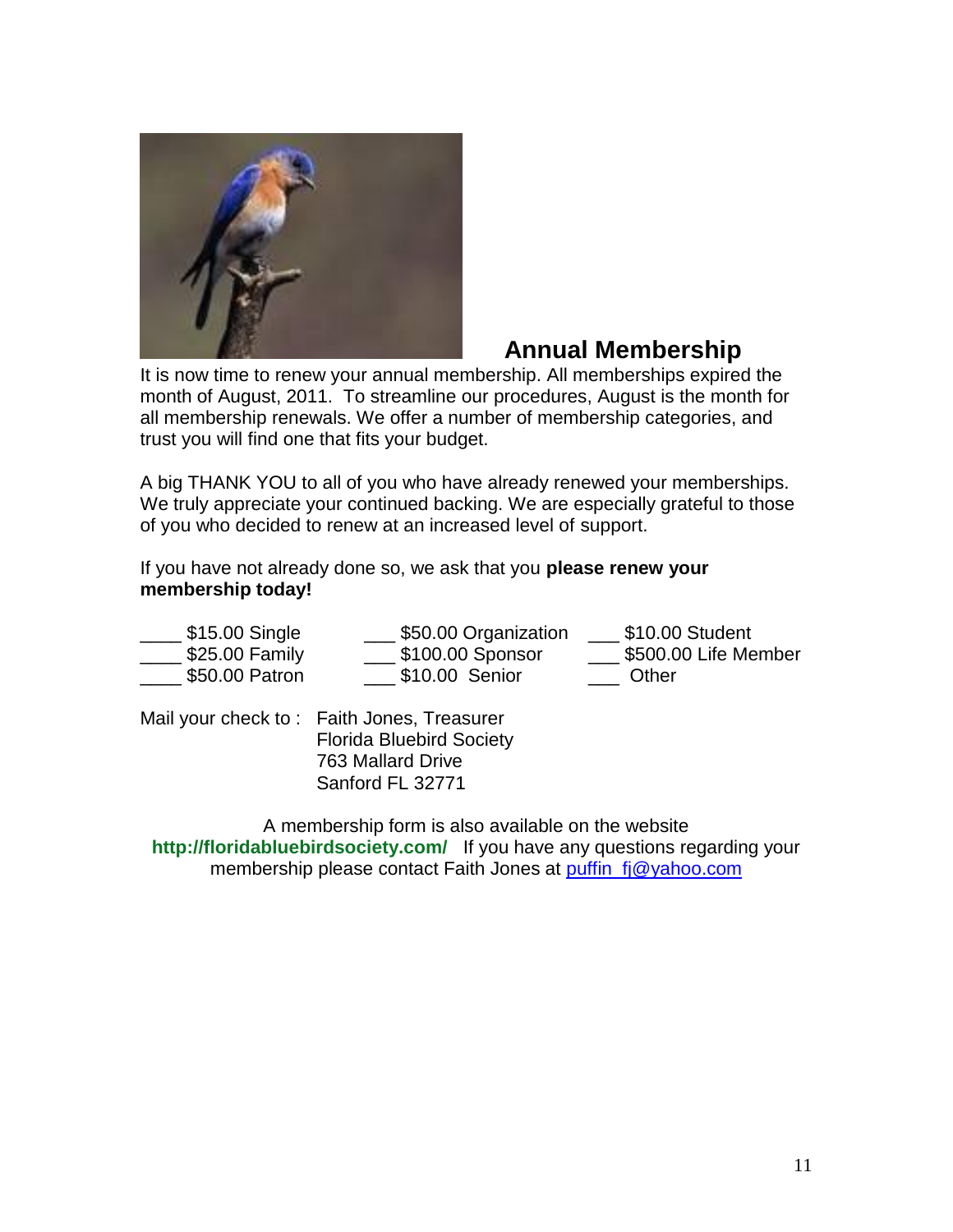

In 2011, the Florida Bluebird Society was fortunate to have Organizational Members, Sponsors, and a few generous contributors that we would like recognize. We acknowledge and thank the following special members for their support:

BASCA, Inc., Orange Park FL (bascainc.org) Jeff & Marj Bryant Bruce Darnell David Foster (in honor of) Fred Vroom Gainesville Garden Club Col. Burton Walrath Wild Birds Unlimited, St. Johns (jacksonville.wbu.com) Wild Birds Unlimited, Tallahassee [\(wbutallahassee@centurylink.net\)](mailto:wbutallahassee@centurylink.net)

**\*\*Reminder\*\***

If **you** are planning to change **your** email address please inform us and send updates to Barbie. Also if you would like to receive any back issues of our newsletters please contact Barbie at email address **[floridabluebirds@aol.com](mailto:floridabluebirds@aol.com)**